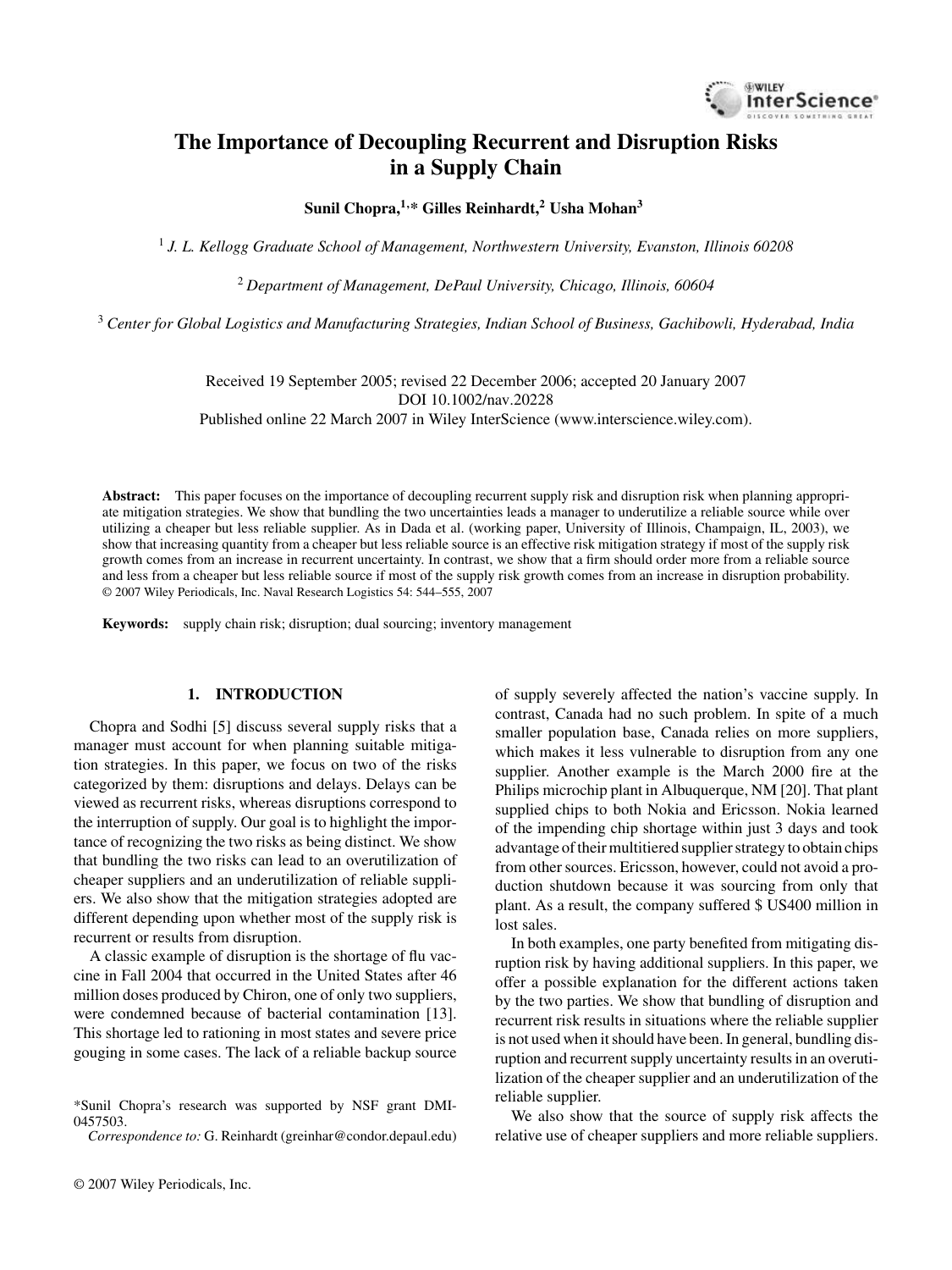Similar to the conclusions of Dada et al. [6], we show that increased ordering from cheaper suppliers is an effective mitigation strategy if an increase in supply risk results from an increase in recurrent supply uncertainty. In contrast, we show that increased use of the reliable supplier and decreased use of the cheaper less reliable supplier is a better mitigation strategy if an increase in supply uncertainty results from an increase in disruption risk.

Although our results are derived in a single period setting, we illustrate the difference between bundling and decoupling of recurrent and disruption risks by considering the supply received by a manager placing and receiving orders over 20 periods as shown in Table 1. The manager orders 100 units each period and receives supply as shown in the first column. We model recurrent supply uncertainty by assuming that the delivered quantity is subject to variability and that the lead time is fixed.

If the manager views the fluctuation in supply quantity as coming from a single source, she will use the entire column of supply quantities to estimate uncertainty. Using the supply data in the first column, she estimates supply uncertainty to be represented by an average delivery of 86 units with a standard deviation of 38.60 when orders for 100 units are placed. In this case, the manager has bundled all uncertainty. A closer look at the data reveals a few days with zero supply. If we interpret zero supply to be a disruption and all other fluctuation to be recurrent supply uncertainty, the manager should interpret supply uncertainty

| Period             | Delivered amount | Sorted by size |
|--------------------|------------------|----------------|
| 1                  | 83               | 0              |
| 2                  | 94               | 0              |
| 3                  | 108              | 0              |
| $\overline{4}$     | $\theta$         | 81             |
| 5                  | 114              | 83             |
| 6                  | 89               | 87             |
| 7                  | $\theta$         | 89             |
| 8                  | 92               | 92             |
| 9                  | 109              | 93             |
| 10                 | 118              | 94             |
| 11                 | 81               | 102            |
| 12                 | 116              | 103            |
| 13                 | 0                | 108            |
| 14                 | 87               | 109            |
| 15                 | 103              | 109            |
| 16                 | 109              | 109            |
| 17                 | 93               | 111            |
| 18                 | 102              | 114            |
| 19                 | 111              | 116            |
| 20                 | 109              | 118            |
| Mean               | 86               | 101            |
| Standard deviation | 38.80            | 11.87          |

**Table 1.** Delivery log.

differently. Considering the same data in the "Sorted by size" column reveals that disruption occurs in 3 of 20 instances and supply quantity fluctuates for other reasons in 17 of 20 instances. Thus, the manager should estimate supply uncertainty in two parts: a disruption probability of 15% and, in case of no disruption, a supply distribution with a mean of 101 units with a standard deviation of 11.87 units (when orders for 100 units are placed). In this case the supply manager correctly decouples disruption and recurrent supply uncertainty.

There has been a good deal of conceptual work regarding supply chain risks in general, and disruption uncertainty in particular. Mitroff and Alpasan [11] provide strategic tools to help identify stress causes and their impact on a firm's preparedness towards disruptive events. Chapman et al. [3] discuss supply chain vulnerabilities by enumerating sources of disruptions and analyzing the impacts of each. Zsidisin et al. [25] observe how seven supply chain champions measure and manage risk sources. At a more technical level Qi [17], provides centralized and decentralized coordination models and tests a firm's operating plan in a one-supplierone-retailer setting in the presence of disruption risk. Gurnani and Shi [9] introduce a bargaining model for the initial relationship between a buyer and a supplier with contrasting beliefs about the supplier's reliability and compute the optimal contract structure under full and asymmetric information settings. Kleindorfer and Saad [10] chart a conceptual framework that trades off risk mitigating investments against potential losses caused by supply disruption. Gaonkar and Viswanadham [7] also build an empirical framework that addresses the question of choosing a set of suppliers that minimizes loss caused by deviation, disruption, and disaster risks. Christopher and Lee [4] draw upon additional disruption instances and also illustrate that lack of confidence and panic lead stakeholders to make irrational supply chain decisions. Sheffi [19] revisits various supply chain risk reduction mechanisms (visibility, multiple sourcing, collaboration, pooling, and postponement) and addresses the critical issue of how a firm should apply them in the presence of a terrorism threat, while maintaining operational effectiveness.

Although our work can be related to the work on random yields as in Yano and Lee [24], the value of decoupling recurrent from disruption risks is an issue that has not been considered in the random yields literature. The fact that dual sourcing improves performance is demonstrated in several settings, including when there is no supply uncertainty (Bulinskaya [2], Whittmore and Saunders [23], Moinzadeh and Nahmias [12]) and when there is supply or demand uncertainty (Anupindi and Akella [1], Gerchak and Parlar [8], Parlar and Wang [16], Ramasesh et al. [18]). There has been recent work that focuses on deriving optimal multiperiod ordering policies where it is assumed that the current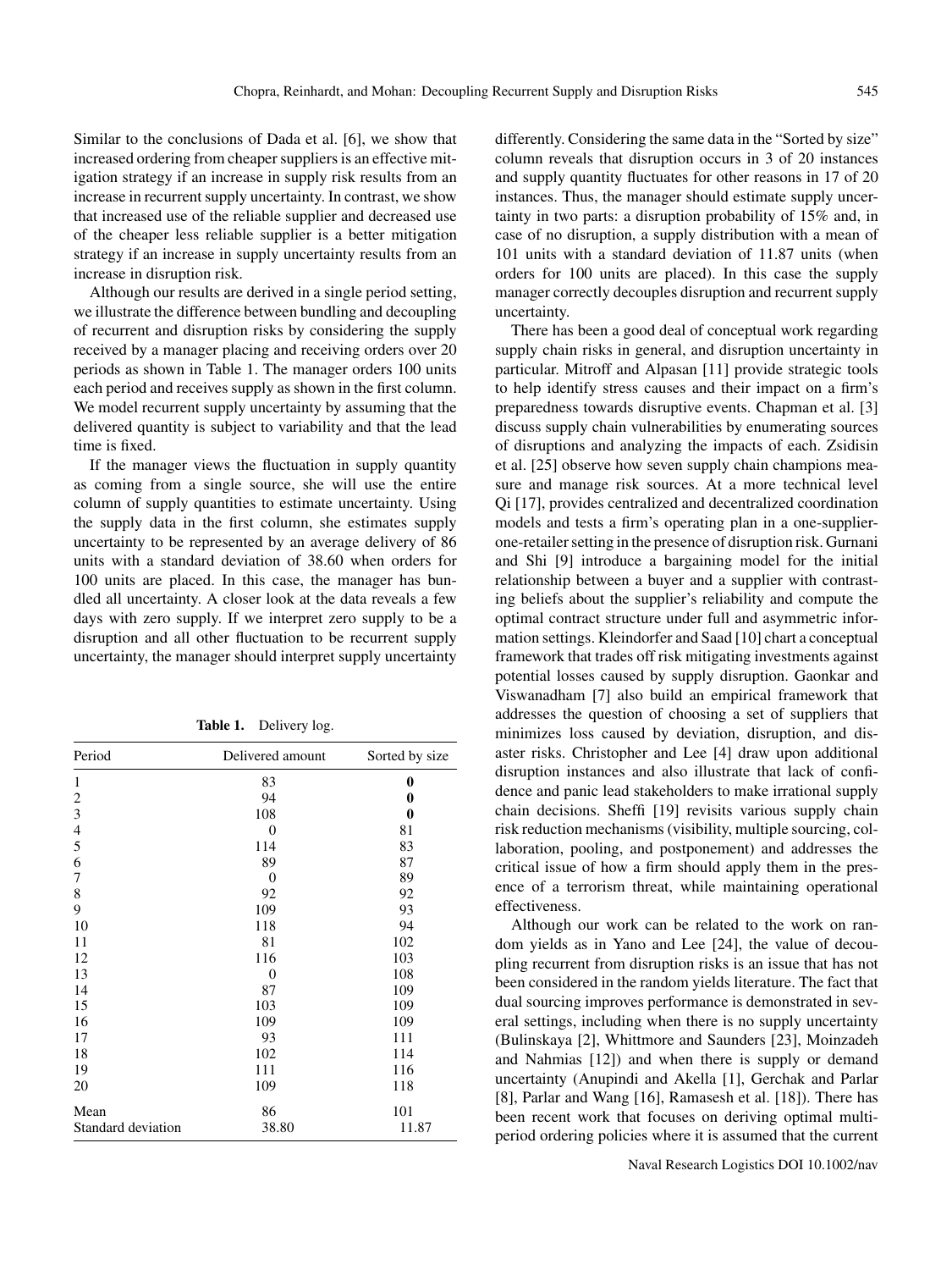state of the supply process is known (either 'up' or 'down'). This includes Weiss and Rosenthal [22] who integrate disruption uncertainty in EOQ inventory systems by developing optimal inventory policies in anticipation of a random length interruption in the supply or demand process, but where the interruption starting time is known in advance. Parlar [14] and Parlar and Perry [15] invoke renewal theory to model how the multiperiod  $(q, r)$  replenishment policies can be extended to a setting that includes supply interruptions of random lengths of time. They derive average cost and reordering policies for when the supplier is available and not available, assuming that the distributions of the amount of time for both instances are known.

Our paper is closely linked to the work of Tomlin [21]. As in our model, Tomlin [21] considers two suppliers: one who is unreliable and another who is reliable but more expensive. Disruption for the unreliable supplier is modeled with two components: the up/down state (known before ordering decisions are made) and the duration of the supply interruption. Tomlin [21] then identifies conditions where different mitigation strategies are effective. He shows that supplier diversification is preferred to inventory mitigation if disruptions are rare but long, whereas inventory is preferred if disruptions are frequent but short.

We develop a single period model in which one supplier is subject to both recurrent and disruption uncertainties and the other is perfectly reliable. In contrast to Tomlin's models, in our model both recurrent and disruption uncertainties are unresolved when the manager places an order with the first supplier. We also require the manager to reserve a maximum order size with the reliable supplier at a given reservation price. When uncertainty is resolved, the manager can exercise up to the reserved amount from the reliable supplier if demand cannot be met from the first supplier's delivery (due to recurrent or disruption uncertainty).

Our paper is also closely linked to the work of Dada et al. [6]. They consider the problem of a newsvendor supplied by multiple suppliers with varying cost and reliability. They study properties of the optimal solution and show that cost generally takes priority over reliability when selecting suppliers. While we briefly discuss the selection of suppliers, our paper is much more focused on the relative use of the cheaper supplier and the reliable supplier once both have been selected. Our model expands on the insights of Dada et al. [6] by separately considering whether the supply risk is primarily recurrent or because of disruption. We show that increased use of the cheaper supplier is optimal if the growth in supply uncertainty is primarily from an increase in recurrent supply uncertainty. In contrast, we show that reliability takes priority over cost and it is optimal to increase the use of the reliable supplier and decrease the use of the cheaper supplier if most of the growth in supply uncertainty results from disruption.

### **2. ERRORS FROM BUNDLING WITH TWO SUPPLIERS: ONE PRONE TO DISRUPTION, ONE PERFECTLY RELIABLE**

Consider a single period problem where the buyer faces a fixed demand  $D$  over the coming period. The buyer has two supply options: one cheaper but prone to disruption and recurrent supply risk (referred to as the first supplier) and the other perfectly reliable and responsive but more expensive (referred to as the reliable supplier). The first supplier may have supply disrupted with probability  $P$ , in which case the buyer receives a supply of 0. If there is no disruption (with probability  $1 - P$ ), the amount delivered is a symmetric random variable, X, with density function  $f(X)$  having a mean of S (the quantity ordered) and standard deviation  $\sigma_X$ . Note that in our model, supply may exceed the order quantity. Such a situation may arise in a context where yields are random (such as the flu vaccine or semiconductors) and the contracts are on production starts. We also note that this assumption simplifies the analysis and allows us to draw useful managerial insights. Each unsold unit at the end of the period is charged an overage cost of  $C<sub>o</sub>$  and each unit of unmet demand is charged a shortage cost of  $C_u$ . We restrict attention to the case where  $C_{\rm u} > C_{\rm o}$ .

The reliable supplier has no disruption or recurrent supply uncertainty, that is, the supplier is able to deliver exactly the quantity ordered. Responsiveness of the reliable supplier allows the manager to place her order after observing the response of the first supplier and yet receive supply in time to meet demand. This reliability and responsiveness, however, comes at a price. The reliable supplier charges a premium and requires the manager to reserve  $I$  units (at a unit cost of \$h per unit) at the beginning of the period before knowing the outcome of supply from the first supplier. Once the outcome from the first supplier is known, the manager can order any quantity up to the  $I$  units reserved at an exercise price of \$*e* per unit. If  $e + h \ge C_u$ , the manager does not use the reliable supplier because under-stocking costs less than getting product from the reliable supplier. Thus, we assume that  $e + h < C_u$ . If  $h \geq C_o$ , the manager does not reserve any capacity from the reliable supplier in the absence of disruption, preferring to over-order from the cheaper supplier. Thus, we assume that  $h < C_0$ . Also, it is reasonable to assume that the total cost from the reliable supplier  $e+h$  exceeds the cost of over-stocking  $C_0$  of purchases from the cheaper supplier, that is,  $e + h > C_0$ . The manager's goal is to minimize total expected costs.

The sequence of events is as follows. The manager orders  $S$  units from the first supplier and reserves  $I$  units from the reliable supplier. Random supply  $X$  then arrives from the first supplier. If  $X < D$ , the inventory manager exercises the option to order min $\{D - X, I\}$  units from the reliable supplier. If  $X < D - I$  the manager orders I units and there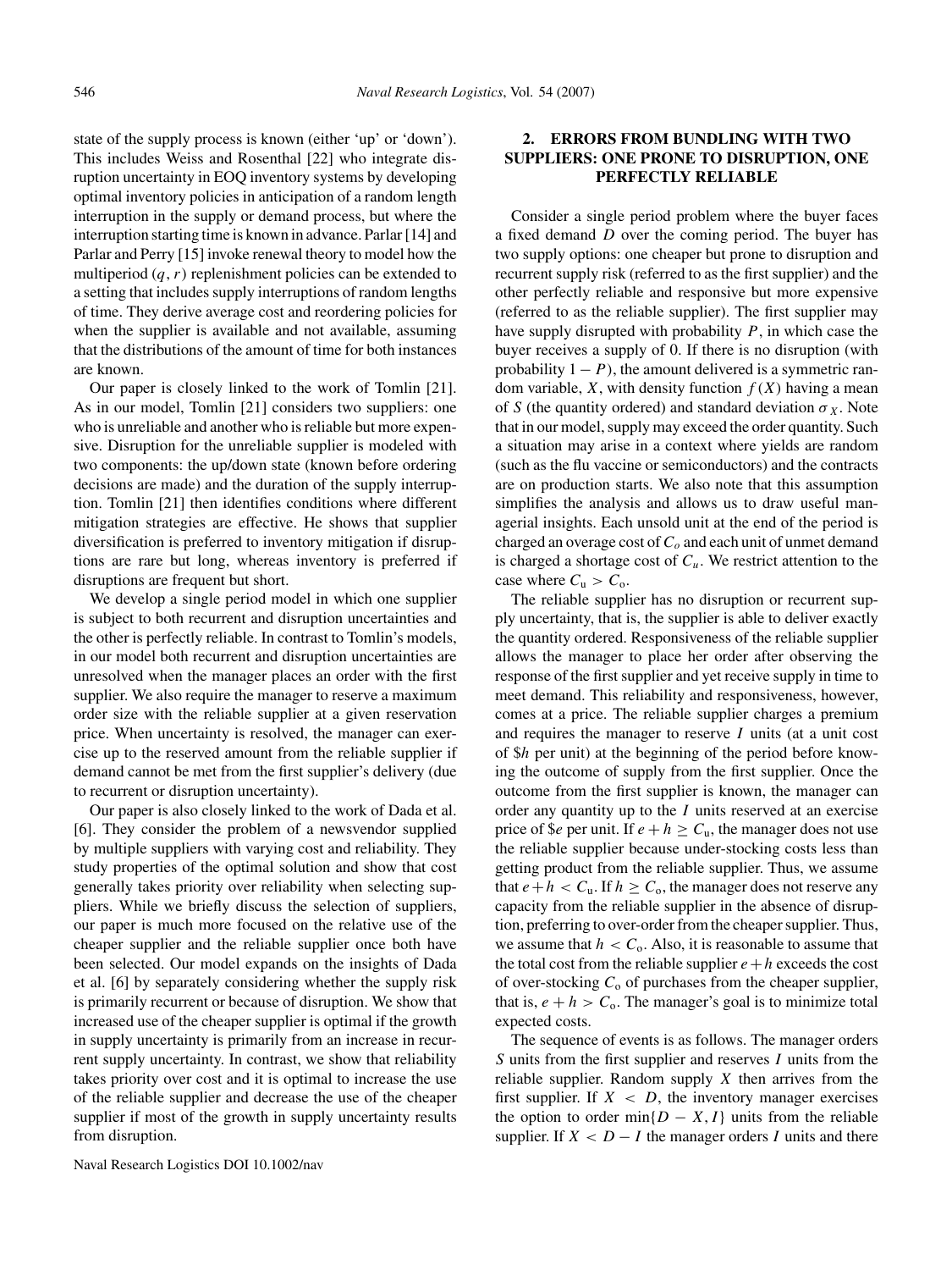is an under-stock of  $D - I - X$ . If  $D - I \le X \le D$ , the manager orders  $D - X$  and there is no over- or under-stock. If  $D \leq X$ , the inventory manager exercises nothing from the reliable supplier and over stocks by  $X - D$ .

To understand the manager's actions when uncertainties are bundled, we first analyze the case where the delivery quantity from the first supplier only has recurrent uncertainty (no disruption) represented by a random supply  $w$  with cumulative distribution function  $G(w)$  with a mean S (the quantity ordered) and standard deviation  $\sigma_w$ . In the absence of disruption, the expected costs from the perfectly reliable supplier are given by

$$
E(T C_{\text{reliable}}) = hI + e \int_0^D \min(I, D - w) dG(w).
$$

The expected over- and under-stocking are all attributed to the first supplier and are given by

$$
E(TC_{\text{over+under}})
$$
  
=  $C_{\text{u}} \int_0^{D-I} (D-I-w)dG(w) + C_{\text{o}} \int_D^{\infty} (w-D)dG(w).$ 

Given the variable w with mean S, standard deviation  $\sigma_w$ , and cumulative distribution  $G(w)$ , define the standardized variable z to be

$$
z=\frac{w-S}{\sigma_w}.
$$

z has the cumulative distribution  $G_S(z)$  with mean 0 and standard deviation 1. Given a value  $R$  of  $w$ , define

$$
(R)^s = \frac{R-S}{\sigma_w}.
$$

We may denote  $(R)^s$  by  $R^s$  when there is no ambiguity. The standardized loss function is defined as

$$
\ell(w,(R)^s) = \int_{R^s}^{\infty} (1 - G_S(z)) dz
$$

This yields an expected total cost of (see Appendix)

$$
E(TC(S, I)) = E(TC_{\text{reliable}}) + E(TC_{\text{over+under}})
$$
  
=  $(h + e - C_u)I + C_u(D - S) + (C_u - e)\sigma_w \ell(w, (D - I)^s)$   
+  $(e + C_o)\sigma_w \ell(w, (D)^s)$  (1)

The optimal actions by the manager when there is only recurrent uncertainty are obtained in Proposition 1.

PROPOSITION 1: In the absence of disruption, the order quantity  $S^*$  from the first supplier is given by

$$
S^* = D - \sigma_w G_S^{-1} \left( \frac{C_o - h}{C_o + e} \right) \tag{2}
$$

and the reservation quantity  $I^*$  with the reliable supplier is given by

$$
I^* = \text{Max}\left(0, \sigma_w \left(G_S^{-1}\left(\frac{C_o - h}{C_o + e}\right) - G_S^{-1}\left(\frac{h}{C_u - e}\right)\right)\right). \tag{3}
$$

PROOF: See Appendix. □

The above analysis allows us to understand the manager's actions when she bundles the two risks. Recall that the first supplier has a disruption probability of  $P$  resulting in a supply of 0 and a recurrent uncertainty represented by a supply X with a cumulative distribution function  $F(X)$  with a mean of S (the quantity ordered) and a standard deviation  $\sigma_x$ . Thus, if an order of  $S$  is placed with the first supplier, the quantity delivered by the first supplier will equal 0 with probability P and, with probability  $1 - P$ , will equal X, which has a cumulative distribution of  $F(X)$ .

When the manager bundles both sources of uncertainty, let  $S_1^*$  be the optimal order quantity with the first supplier, and  $I_1^*$  the reservation quantity with the reliable supplier. A manager who bundles the uncertainties expects a random supply Y given an order of S. The expected value of Y is given by

$$
E(Y) = (1 - P)E(X) = (1 - P)S
$$

and its variance is given by

$$
Var(Y) = P(1 - P)[E(X)]^{2} + (1 - P)Var(X)
$$
  
= P(1 - P)S<sup>2</sup> + (1 - P)\sigma<sub>x</sub><sup>2</sup>. (4)

 $S_1^*$  and  $I_1^*$  are obtained by replacing w by Y and substituting  $S^* = (1 - P)S_1^*, I^* = I_1^*, (1 - P)S = E(Y)$ , and  $\sigma_w = \sigma_Y$ in Eqs. (2) and (3). On bundling, the order quantity  $S_1^*$  with the first supplier is given by

$$
(1 - P)S_1^* = D - \sigma_Y F_s^{-1} \left( \frac{C_o - h}{C_o + e} \right) \tag{5}
$$

and the reservation quantity  $I_1^*$  with the reliable supplier is given by

$$
I_1^* = \text{Max} \left\{ 0, \sigma_Y \left( F_s^{-1} \left( \frac{C_0 - h}{C_0 + e} \right) - F_s^{-1} \left( \frac{h}{C_0 - e} \right) \right) \right\}
$$
(6)

The next step is to evaluate the manager's actions if she decouples the two uncertainties when making her decision. The total cost in this case can again be broken up into two parts: one from contracting with the reliable supplier and one from purchasing from the first supplier. Observe that it is never optimal to reserve more than  $D$  units with the reliable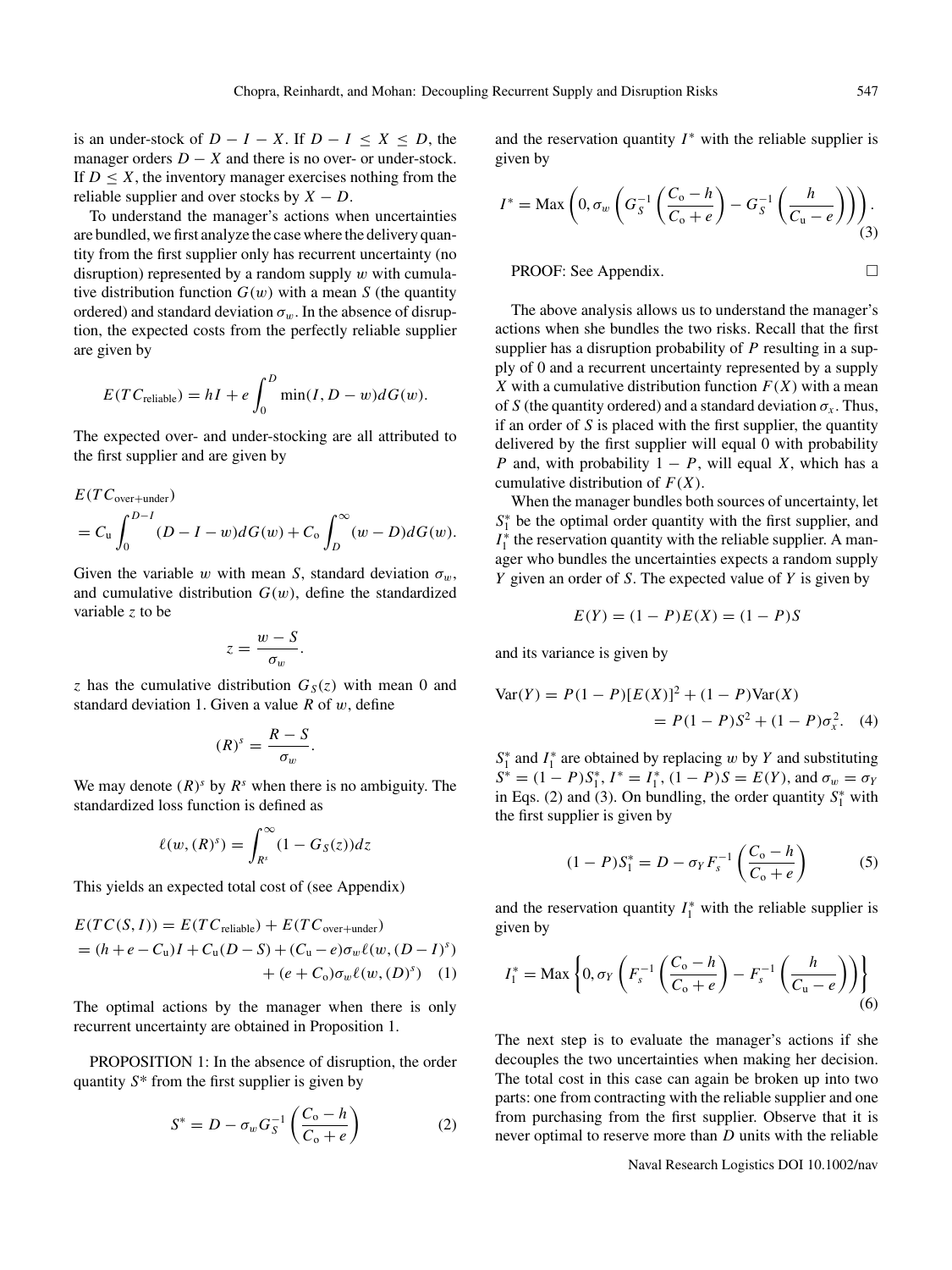supplier, that is,  $D \geq I$ . The expected cost for the reliable supplier consists of three components: the cost of reserving quantity  $I$ , the cost of purchasing  $I$  units and under-stocking by D−I units in case of a disruption, and the cost of purchasing the minimum of the reserved quantity  $I$  and the shortage  $D - x$  in case the supply x is less than the demand D. The expected cost for the reliable supplier is given by

$$
E(T C_{\text{reliable}}) = hI + P(eI + C_{\text{u}}(D - I))
$$

$$
+ (1 - P)e \int_0^D \min(I, D - x) dF(x)
$$

The expected over- and under-stocking costs (when supply arrives but leads to over or under stocking) is given by

$$
E(TC_{\text{over+under}}) = (1 - P) \left( C_{\text{u}} \int_0^{D-I} (D - I - x) dF(x) + C_0 \int_D^{\infty} (x - D) dF(x) \right)
$$

The expected total cost on decoupling the two uncertainties is thus given by

$$
E(TC(S, I)) = E(TC_{\text{reliable}}) + E(TC_{\text{over+under}})
$$
  
= hI + P(eI + C<sub>u</sub>(D – I))  
+ (1 – P)e  $\int_0^D \min(I, D - x)dF(x)$   
+ (1 – P)  $\left(C_u \int_0^{D-I} (D - I - x)dF(w) + C_o \int_D^{\infty} (x - D)dF(x)\right)$ 

We thus have

$$
E(TC(S, I)) = hI + P(eI + C_u(D - I))
$$
  
+ 
$$
(1 - P) \left( \int_0^{D - I} (eI + C_u(D - I - x)) dF(x) \right)
$$
  
+ 
$$
(1 - P) \left( \int_{D - I}^D e(D - x) dF(x) + C_0 \int_D^{\infty} (x - D) dF(x) \right).
$$
  
(7)

Proposition 2 identifies the manager's actions when the uncertainties are decoupled.

PROPOSITION 2: When the uncertainties are decoupled, the optimal order quantity with the first supplier  $S_2^*$  is given by

$$
S_2^* = D - \sigma_x F_S^{-1} \left( \frac{(1 - P)(C_0 + e) - h - e + PC_u}{(1 - P)(C_0 + e)} \right),\tag{8}
$$

Naval Research Logistics DOI 10.1002/nav

and the optimal reservation quantity from the reliable supplier  $I_2^*$  is given by

$$
I_2^* = \max\left(0, \sigma_x \left( F_S^{-1} \left( \frac{(1 - P)(C_0 + e) - h - e + PC_u}{(1 - P)(C_0 + e)} \right) - F_S^{-1} \left( \frac{h - P(C_0 - e)}{(1 - P)(C_0 - e)} \right) \right) \right).
$$
 (9)

PROOF: See Appendix. □

Having identified the manager's actions when she bundles and decouples the risks, we first show that there are instances where bundling the two uncertainties results in the reliable supplier not being used, whereas decoupling the two uncertainties results in the reliable supplier being used.

**PROPOSITION** 3: For a positive probability  $P$  of disruption for the first supplier, there are values of  $C_0$ ,  $C_u$ , h, and e, such that bundling the two uncertainties results in the reliable supplier not being used, i.e.,  $I_1^* = 0$ , whereas decoupling the two uncertainties results in the reliable supplier being used, i.e.,  $I_2^* > 0$ .

PROOF: From Eq. (6) observe that  $I_1^* = 0$  if

$$
\frac{C_{\text{o}} - h}{C_{\text{o}} + e} \le \frac{h}{C_{\text{u}} - e} \quad \text{or} \quad h \ge \left(1 - \frac{C_{\text{u}}}{C_{\text{u}} + C_{\text{o}}}\right) (C_{\text{u}} - e) \tag{10}
$$

In particular,

$$
e = 0 \quad \text{and} \quad h = C_0 \tag{11}
$$

result in  $I_1^* = 0$ .

To obtain  $I_2^*$ , we substitute  $e = 0$  into Eq. (9) to obtain

$$
I_2^* = \max\left(0, \sigma_x \left( F_S^{-1} \left( \frac{(1 - P)(C_0) - h + PC_u}{(1 - P)(C_0)} \right) - F_S^{-1} \left( \frac{h - P(C_u)}{(1 - P)(C_u)} \right) \right) \right)
$$

Substitute for  $h$  from (11) to obtain

$$
\frac{(1 - P)(C_0) - h + PC_{\mathrm{u}}}{(1 - P)(C_0)} - \frac{h - P(C_{\mathrm{u}})}{(1 - P)(C_{\mathrm{u}})}
$$
  
= 
$$
\frac{PC_{\mathrm{u}}^2 - C_{\mathrm{o}}^2}{(1 - P)C_0(C_0 + C_{\mathrm{u}})} > 0 \quad \text{for } 1 > P > 0.
$$

This implies that  $I_1^* > 0$  using Eq. (9). Thus, there are situations where bundling the two uncertainties results in no use of the reliable supplier  $(I_1^* = 0)$  whereas decoupling the uncertainties results in a positive amount reserved from the reliable supplier  $(I_2^* > 0)$ .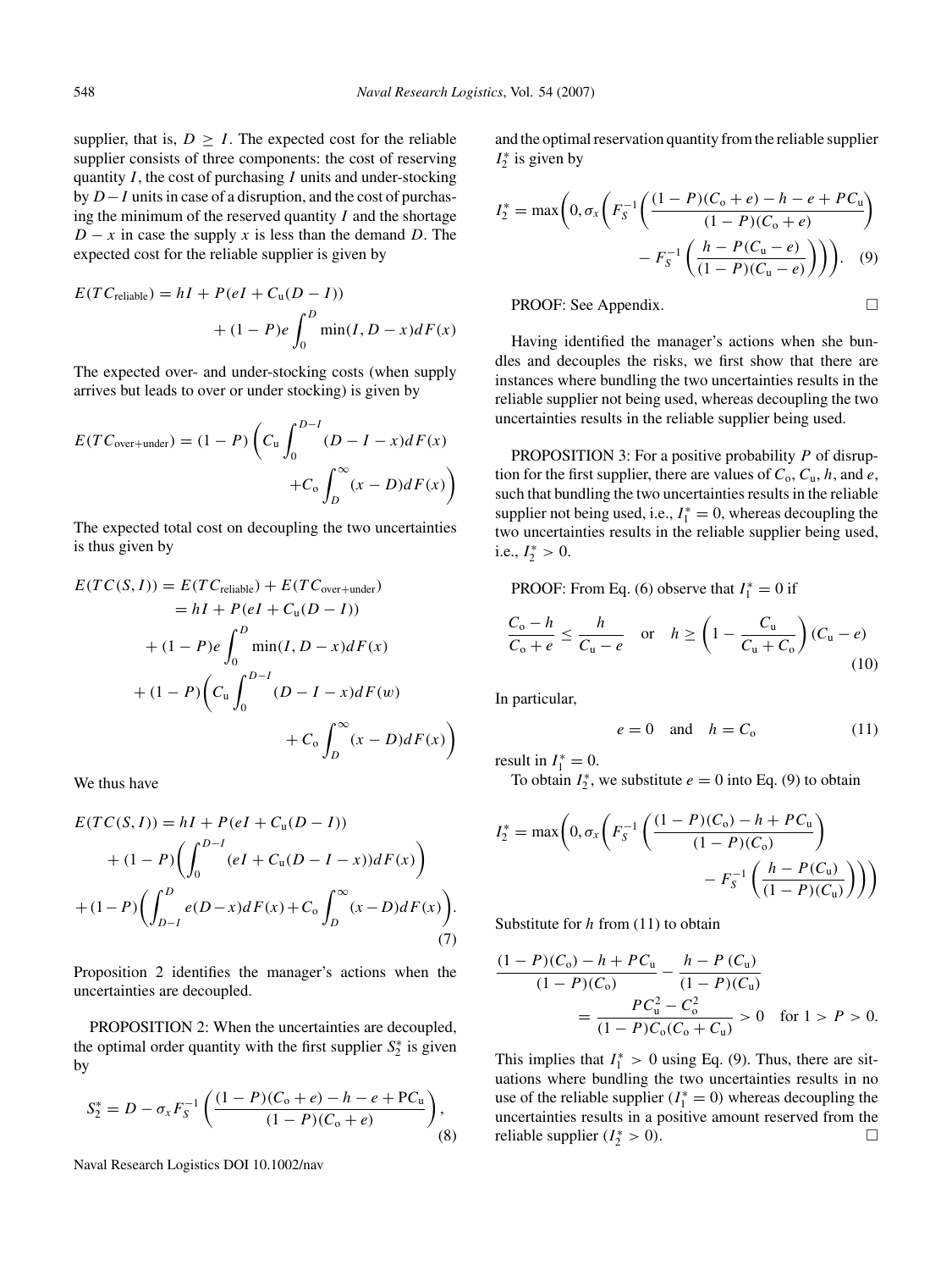Proposition 3 is most closely related to the results of Dada et al. [6]. We show that bundling of risks leads to instances where the reliable supplier is not selected even though it should have been. This relates to the examples of the flu vaccine and Ericsson discussed at the beginning of the paper. Bundling of disruption and recurrent risk is a possible explanation for going with fewer suppliers than may be appropriate in each case.

Next we show in Proposition 4 that when uncertainties are bundled, the quantity ordered from the first supplier increases with the probability of disruption.

PROPOSITION 4: When the uncertainties are bundled, the quantity ordered from the first supplier  $S_1^*$  is increasing in the disruption probability P for  $0 < P < 1$ .

PROOF: From Eq. (5), we observe that  $(1 - P)S_1^* =$  $D - \sigma_Y F_S^{-1}\left(\frac{C_o - h}{C_o + e}\right)$ . Given that  $h + e > C_o$ , we obtain  $\frac{C_{o}-h}{C_{o}+e}$  <  $\frac{1}{2}$  or, equivalently,  $F_S^{-1}(\frac{C_o-h}{C_o+e})$  < 0. Thus, it follows that  $\tilde{S}_1^*$  is increasing in the disruption probability P for  $0 < P < 1$ .

In contrast, when the uncertainties are decoupled, Proposition 5 shows that the quantity ordered from the first supplier decreases as the probability of disruption grows. Thus, bundling of recurrent and disruption risk leads to an over-utilization of the first supplier.

PROPOSITION 5: When the uncertainties are decoupled, the quantity ordered from the first supplier  $S_2^*$  decreases as the probability of disruption  $P$  increases.

PROOF: From Eq. (8) we obtain

$$
S_2^* = D - \sigma_X F_S^{-1} \left( 1 - \frac{h + e - PC_u}{(1 - P)(C_0 + e)} \right)
$$

To show that  $S_2^*$  decreases with an increase in P, we need to show that  $F_S^{-1} (1 - \frac{h + e - PC_u}{(1 - P)(C_0 + e)})$  increases with an increase in *P*. This is equivalent to showing that  $\left(\frac{h+e-P C_u}{(1-P)(C_0+e)}\right)$  decreases with an increase in P, or  $\frac{d}{dp} \left( \frac{h+e-P C_u}{(1-P)(C_0+e)} \right) < 0.$ 

This derivative is given by

$$
\frac{d}{dp} \left( \frac{h+e-PC_{u}}{(1-P)(C_{o}+e)} \right)
$$
\n
$$
= \frac{(C_{o}+e)((h+e-PC_{u})-C_{u}(1-P))}{[(1-P)(C_{o}+e)]^{2}}
$$
\n
$$
= \frac{(C_{o}+e)(h+e-C_{u})}{[(1-P)(C_{o}+e)]^{2}}.
$$

Observe that the derivative is negative whenever  $h + e$  $C_u$ , a condition we have already assumed from Eq. (3). The result thus follows.

Proposition 5 makes an important point. Even though the reliable supplier is most useful in the event of a disruption, the reliable supplier also serves the role of mitigating recurrent supply uncertainty. Thus, as the supply uncertainty increases because of an increase in disruption probability, it is best for the manager to mitigate more of the recurrent supply risk using the reliable supplier and use less of the first supplier.

PROPOSITION 6: When the uncertainties are decoupled, for low disruption probability P and  $h+e \geq C_0$ , the quantity ordered from the first supplier  $S_2^*$  increases as the recurrent supply uncertainty  $\sigma_x$  increases.

PROOF: From Eq. (8) recall that

$$
S_2^* = D - \sigma_X F_S^{-1} \left( 1 - \frac{h + e - PC_u}{(1 - P)(C_0 + e)} \right)
$$

Using the fact that  $h + e \geq C_0$ , we can show that for low values of  $P$ ,

$$
\left(1 - \frac{h + e - PC_{u}}{(1 - P)(C_{o} + e)}\right) < \frac{1}{2}
$$

Given that  $x$  has been assumed to be symmetric about the mean, we thus obtain

$$
F_S^{-1}\left(1-\frac{h+e-PC_{\mathrm{u}}}{(1-P)(C_{\mathrm{o}}+e)}\right)<0.
$$

The result thus follows.

Comparing Propositions 5 and 6, we are able to expand on the insights of Dada et al. [6]. They showed that cost takes precedence over reliability when selecting suppliers. Our results focus on the relative use of the two suppliers once both have been selected. We have shown that the impact of cost and reliability on the relative use of the two suppliers is driven by the source of unreliability. By Proposition 6, if the growth in supply uncertainty is driven by a growth in recurrent uncertainty, using more of the low cost (but unreliable) supplier is a good mitigation strategy. In contrast, if growth in supply uncertainty is driven by a growth in disruption probability, Proposition 5 shows that using more of the reliable supplier and less of the cheaper but unreliable supplier is optimal. Propositions 5 also agrees with the results from Tomlin [21] for a reliable supplier that has instantaneous and infinite flexibility: that supplier is used more as the first supplier's *uptime*  $(1 - P$  in our model) goes down.

Numerical experiments confirm all the theoretical conclusions drawn in this section. In all numerical experiments we use  $D = 100$ ,  $C<sub>o</sub> = 10$ ,  $C<sub>u</sub> = 15$ ,  $e = 8$ , and  $h = 2.8$  and assume the supply distribution to be normal. Simulations also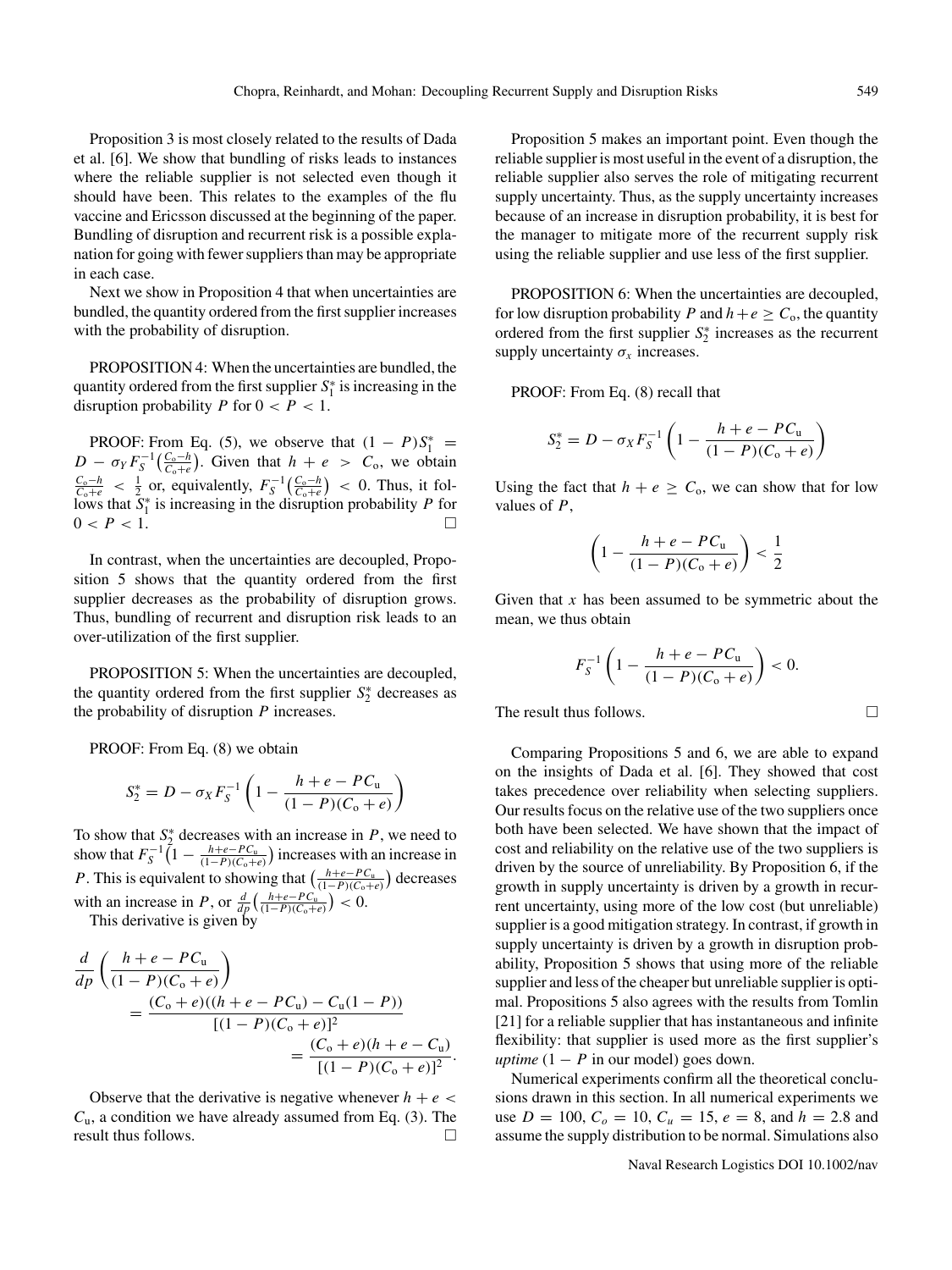

**Figure 1.** Optimal excess order from first supplier on bundling and decoupling. [Color figure can be viewed in the online issue, which is available at www.interscience.wiley.com.]

support the results of Propositions 3 through 6 under a random demand that follows a uniform or a normal distribution.

Figure 1 shows the change in  $S_1^* - 100$ , the excess order size from the first (cheaper but less reliable) supplier when risks are bundled, and  $S_2^*$  – 100, the excess order size from the first supplier when risks are decoupled, as a function of the disruption probability  $P$ . In this chart the supply distribution has  $\sigma = 15$ . Observe that when risks are bundled, increasing the disruption probability increases the excess order size  $(S<sub>1</sub><sup>*</sup> - 100)$  from the first supplier. In contrast, when risks are decoupled, increasing the disruption probability decreases the excess order size  $(S_2^* - 100)$  from the first supplier.

Figure 2 looks at the case where risks are decoupled and shows the impact of changing the recurrent uncertainty  $\sigma$  and the disruption probability P on  $S_2^*$  – 100, the excess order size from the first supplier. For the upper chart we fix the recurrent uncertainty  $\sigma = 15$  and vary the disruption probability P from 0.00 to 0.16. In the lower chart we fix the disruption probability  $P = 0.04$  and vary the recurrent uncertainty from  $\sigma = 15$  to  $\sigma = 31$ . Figure 2 shows that as the probability of disruption increases, the excess quantity ordered from the first supplier  $(S_2^* - 100)$  should be decreased. In contrast, as the recurrent supply uncertainty increases the excess quantity ordered from the first supplier  $(S_2^* - 100)$  should be increased.

Figure 3 looks at the case where risks are decoupled and shows the impact of changing the recurrent uncertainty  $\sigma$ and the disruption probability  $P$  on  $I_2^*$ , the reservation quantity from the reliable supplier. For the upper chart we fix the recurrent uncertainty  $\sigma = 15$  and vary the disruption probability  $P$  from 0.00 to 0.16. In the lower chart we fix the disruption probability  $P = 0.04$  and vary the recurrent uncertainty from  $\sigma = 15$  to  $\sigma = 31$ . Figure 3 shows that the reservation quantity with the reliable supplier increases with both the disruption probability and the recurrent uncertainty.



**Figure 2.** Change in optimal excess order from first supplier as disruption probability and recurrent uncertainty grows. [Color figure can be viewed in the online issue, which is available at www.interscience.wiley.com.]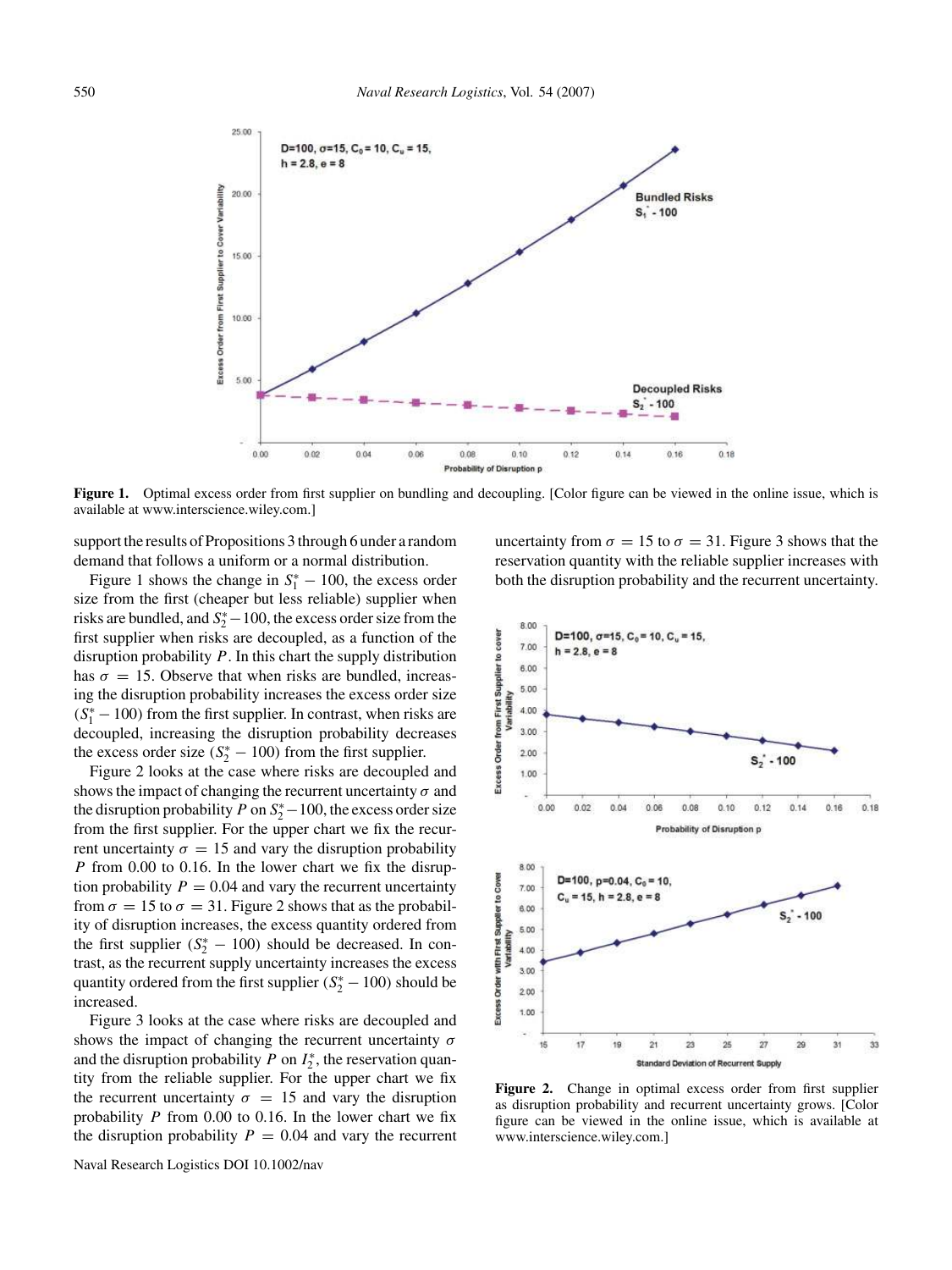



**Figure 3.** Change in optimal reservation quantity from reliable supplier as disruption probability and recurrent uncertainty grows. [Color figure can be viewed in the online issue, which is available at www.interscience.wiley.com.]

The disruption probability, however, seems to have a much greater impact on the reservation quantity than the recurrent uncertainty. As the disruption probability grows from 0 to 0.16, the reservation quantity grows from 0 to 6.39. In contrast, as the recurrent uncertainty grows from 0 to 31, the reservation quantity only grows from 0 to 2.80.

To compare the relative use of the first supplier and the reliable supplier to mitigate supply risk, consider the ratio  $(S_2^* - D)/I_2^*$ . For the data used in Figs. 2 and 3, as the disruption probability increases from 0.02 to 0.16 the ratio  $(S_2^* - D)/I_2^*$  decreases from 5.74 to 0.37. Thus, as the disruption probability increases, more of the supply risk is mitigated by the reliable supplier. In contrast, the ratio  $(S_2^* - D)/I_2^*$  stays constant at 2.53 as the standard deviation of recurrent supply increases from 15 to 31. The first supplier continues to play the dominant role to mitigate recurrent supply uncertainty.

### **3. CONCLUSION**

Dada et al. [6] have shown that cost dominates reliability when selecting suppliers. In this paper, we expand on their insights by focusing on the relative use of the two suppliers once both have been selected. We show the importance of recognizing and decoupling disruption and recurrent supply risk when planning mitigation strategies in a supply chain. The managerial implications of our results are as follows:

- 1. Bundling of disruption and recurrent supply uncertainty results in an over (under) utilization of the low cost (reliable) supplier. The extent of over (under) utilization increases as the probability of disruption grows.
- 2. Growth in supply risk from increased disruption probability is best mitigated by increased use of the reliable (though more expensive) supplier and decreased use of the cheaper but less reliable supplier. Growth in supply risk from increased recurrent uncertainty, however, is better served by increased use of the cheaper, though less reliable, supplier.

#### **APPENDIX**

# **Derivation of Equation (1): The Expected Total Cost in the Two Supplier Case**

$$
E(TC(S, I)) = E(TC_{\text{reliable}}) + E(TC_{\text{over+under}}) = hI + e \int_0^D \min(I, D - w) dG(w) + C_u \int_0^{D-1} (D - I - w) dG(w) + C_o \int_D^{\infty} (w - D) dG(w)
$$
  
\n
$$
= hI + eI \int_0^{D-1} dG(w) + e \int_{D-1}^D (D - w) dG(w) + C_u \int_0^{D-1} (D - I - w) dG(w) + C_o \int_D^{\infty} (w - D) dG(w)
$$
  
\n
$$
= hI + (e - C_u)I \int_0^{D-1} dG(w) + e \int_{D-1}^D (D - w) dG(w) + C_u \int_0^{D-1} (D - w) dG(w) + C_o \int_D^{\infty} (w - D) dG(w)
$$
  
\n
$$
= hI + (e - C_u)I \int_0^{D-1} dG(w) + e \int_0^D (D - w) dG(w) - e \int_0^{D-1} (D - w) dG(w) + C_u \int_0^{D-1} (D - w) dG(w) + C_o \int_D^{\infty} (w - D) dG(w)
$$
  
\n
$$
= hI + (e - C_u)I \int_0^{D-1} dG(w) + e \int_0^D (D - w) dG(w) + (e - C_u) \int_0^{D-1} (w - D) dG(w) + C_o \int_D^{\infty} (w - D) dG(w)
$$
  
\n
$$
= hI + (e - C_u) \int_0^{D-1} (w - (D - I)) dG(w) + e \int_0^D (D - w) dG(w) + C_o \int_D^{\infty} (w - D) dG(w)
$$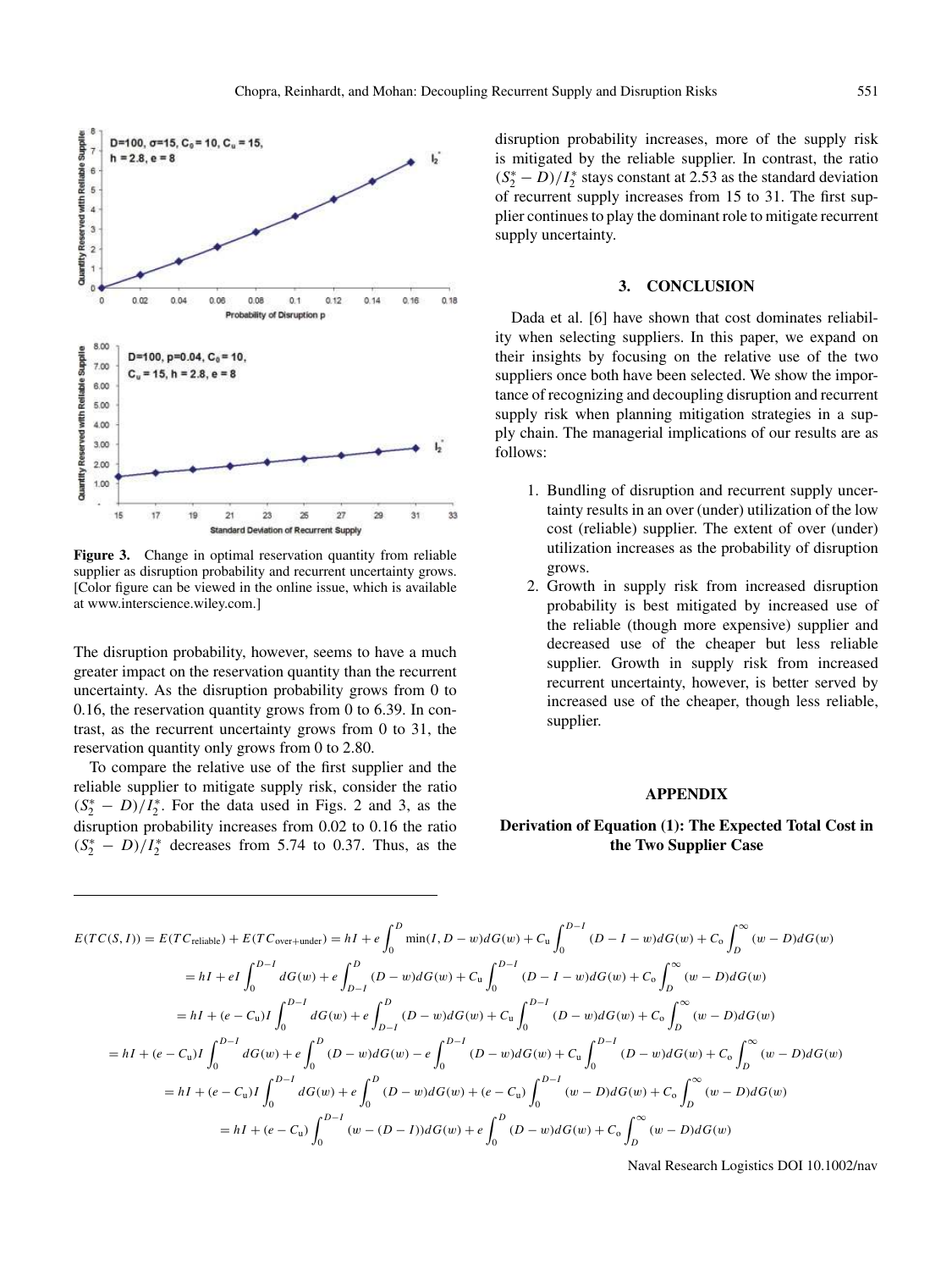$$
= hI + (e - C_u) \int_0^{\infty} (w - (D - I)) dG(w) + (C_u - e) \int_{D - I}^{\infty} (w - (D - I)) dG(w) + e \int_0^{\infty} (D - w) dG(w) - e \int_D^{\infty} (D - w) dG(w) + C_0 \int_D^{\infty} (w - D) dG(w)
$$
  
\n
$$
= hI + (e - C_u)I \int_0^{\infty} dG(w) - e \int_0^{\infty} (D - w) dG(w) + C_u \int_0^{\infty} (D - w) dG(w) + (C_u - e) \int_{D - I}^{\infty} (w - (D - I)) dG(w)
$$
  
\n
$$
+ e \int_0^{\infty} (D - w) dG(w) + (e + C_0) \int_D^{\infty} (w - D) dG(w)
$$
  
\n
$$
= (h + e - C_u)I + C_u(D - S) + (C_u - e) \int_{D - I}^{\infty} (w - (D - I)) dG(w) + (e + C_0) \int_D^{\infty} (w - D) dG(w)
$$

Observe that

$$
\int_{D}^{\infty} (w - D)dG(w) = \sigma_w \ell(w, D^s) \text{ and}
$$

$$
\int_{D-I}^{\infty} (w - (D - I))dG(w) = \sigma_w \ell(w, (D - I)^s)
$$

We thus have

$$
E(TC(S, I)) = (h + e - C_u)I + C_u(D - S) + (C_u - e)\sigma_w \ell(w, (D - I)^s) + (e + C_o)\sigma_w \ell(w, D^s).
$$

PROOF OF PROPOSITION 1. The proof is provided in the following three steps. Recall that  $S$  is the expected supply (which is also the quantity ordered) and  $I$  is the quantity reserved with the reliable supplier.

### *(a) The loss function is convex in S.*

The standardized loss function,  $\ell(w, D^s) = \int_{D^s}^{\infty} (1 - G_s(z)) dz$ , where  $z = \frac{(w-S)}{\sigma_w}$  and  $D^s = \frac{(D-S)}{\sigma_w}$ , is a convex function of S.

PROOF: Observe that

$$
\frac{\partial}{\partial S}\ell(w, D^s) = \frac{1}{\sigma_w} \left( 1 - G_s \left( \frac{D - S}{\sigma_w} \right) \right)
$$

$$
\frac{\partial^2}{\partial S^2} \ell(w, D^s) = \frac{1}{\sigma_w^2} g_s \left( \frac{D - S}{\sigma_w} \right) \ge 0
$$

We can similarly prove that the loss function,  $\ell(w,(D - I)^s) = \int_{(D-I)^s}^{\infty} (1 - G_s(z))dz$ , where  $(D - I)^s = \frac{(D-S-I)}{\sigma_w}$ , is convex in S and  $I.$ 

### *(b) The cost function is convex in* S *and* I *.*

PROOF: From Eq. (1) recall that

$$
E(TC(S, I))) = (h + e - C_u)I + C_u(D - S)
$$
  
+  $(C_u - e)\sigma_w \ell(w, (D - I)^s) + (e + C_o)\sigma_w \ell(w, (D)^s)$ 

Observe that

$$
\frac{\partial}{\partial I}E(TC(S, I)) = (h + e - C_{u}) + (C_{u} - e)\sigma_{w}\frac{\partial}{\partial I}\ell(w, (D - I)^{s})
$$

$$
\frac{\partial^{2}}{\partial I^{2}}E(TC(S, I)) = (C_{u} - e)\sigma_{w}\frac{\partial^{2}}{\partial I^{2}}\ell(w, (D - I)^{s}) \ge 0
$$
(A1)

Naval Research Logistics DOI 10.1002/nav

The convexity of  $E(T C(S, I))$  with respect to I follows from the fact  $\ell(w, (D - I)^s)$  is a convex function of I as shown earlier and the assumption that  $C_u \geq e$ .

With regards to S observe that

$$
\frac{\partial}{\partial S}E(TC(S, I)) = (-C_{u}) + (C_{u} - e)\sigma_{w}\frac{\partial}{\partial S}\ell(w, (D - I)^{s})
$$

$$
+ (e + C_{o})\sigma_{w}\frac{\partial}{\partial S}\ell(w, (D)^{s})
$$

$$
\frac{\partial^{2}}{\partial S^{2}}E(TC(S, I)) = (C_{u} - e)\sigma_{w}\frac{\partial^{2}}{\partial S^{2}}\ell(w, (D - I)^{s})
$$

$$
+ (e + C_{o})\sigma_{w}\frac{\partial^{2}}{\partial S^{2}}\ell(w, (D)^{s}) \ge 0. \tag{A2}
$$

The convexity of  $E(T C(S, I))$  with respect to S follows if we assume that  $C_u > e$ , and from the fact that  $\ell(w, (D - I)^s)$  and  $\ell(w, (D)^s)$  are convex functions of S as shown earlier.  $\Box$ 

# *(c) The optimal order quantity* S <sup>∗</sup> *and reservation quantity* I <sup>∗</sup> *are given by*

$$
S^* = D - \sigma_w G_s^{-1} \left( \frac{C_o - h}{e + C_o} \right) \text{ and}
$$

$$
I^* = \text{Max} \left( 0, \sigma_w \left( G_s^{-1} \left( \frac{C_o - h}{C_o + e} \right) - G_s^{-1} \left( \frac{h}{C_u - e} \right) \right) \right).
$$

PROOF: Observe that

$$
\frac{\partial}{\partial I}E(TC(S, I)) = (h + e - C_{u}) + (C_{u} - e)\sigma_{w}\frac{\partial}{\partial I}\ell(w, (D - I)^{s})
$$

$$
\frac{\partial}{\partial S}E(TC(S, I)) = -C_{u} + (e + C_{0})\sigma_{w}\frac{\partial}{\partial S}\ell(w, D^{s})
$$

$$
+ (C_{u} - e)\sigma_{w}\frac{\partial}{\partial S}\ell(w, (D - I)^{s})
$$
(A3)

From the definition of the standardized loss function observe that

$$
\frac{\partial}{\partial S} \ell(w, (D - I)^s) = \frac{\partial}{\partial I} \ell(w, (D - I)^s) = \frac{1}{\sigma_w} \left[ 1 - G_s \left( \frac{D - I - S}{\sigma_w} \right) \right]
$$

$$
\frac{\partial}{\partial T} \ell(w, D^s) = \frac{1}{\sigma_w} \left[ 1 - G_s \left( \frac{D - S}{\sigma_w} \right) \right].
$$
(A4)

Using (A3) and (A4), we obtain

$$
\frac{\partial}{\partial T} E(TC(T, I))
$$
  
=  $-C_u + (e + C_0)\sigma_w \frac{\partial}{\partial T} \ell(w, D^s) + (C_u - e)\sigma_w \frac{\partial}{\partial T} \ell(w, (D - I)^s)$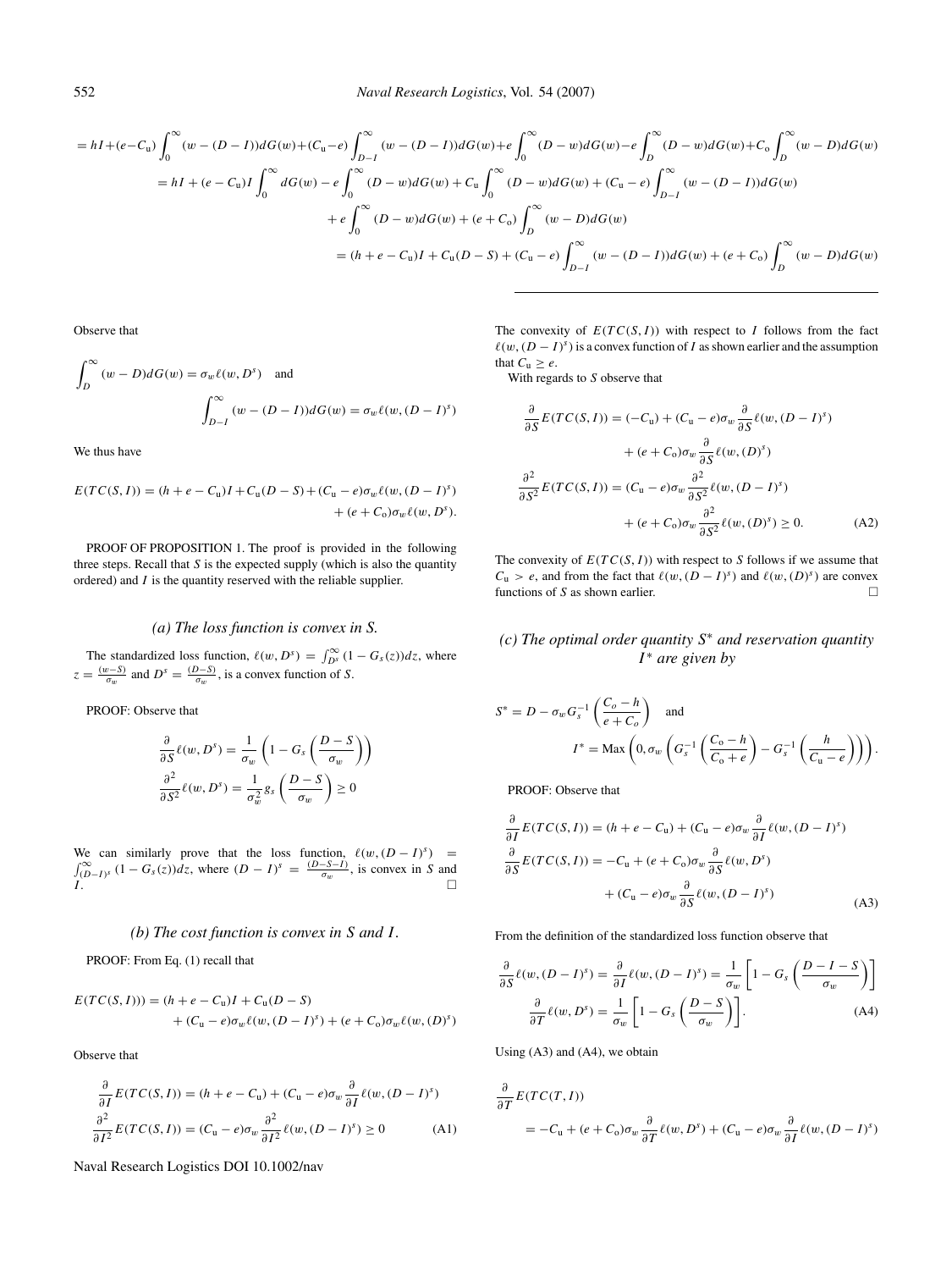Substituting from (A3) we obtain

$$
\frac{\partial}{\partial T} E(TC(T, I))
$$
  
=  $-C_u + (e + C_0)\sigma_w \frac{\partial}{\partial T} \ell(w, D^s) + \frac{\partial}{\partial I} E(TC(T, I)) - (h + e - C_u).$ 

Given that  $\frac{\partial}{\partial I} E(T C(T, I)) = 0$  at optimality (the expected total cost is convex with respect to *I*), we obtain

$$
\frac{\partial}{\partial S}E(TC(S,I)) = -(h+e) + (e + C_0)\sigma_w \frac{\partial}{\partial S} \ell(w, D^s)
$$
  
= -(h+e) + (e + C\_0) \left(1 - G\_S \left(\frac{D-S}{\sigma\_w}\right)\right).

Setting  $\frac{\partial}{\partial S} E(TC(S, I)) = 0$ , we obtain

$$
S^* = D - \sigma_w G_s^{-1} \left( \frac{C_o - h}{e + C_o} \right).
$$

*I*<sup>\*</sup> is obtained by setting  $\frac{\partial}{\partial I} E(T C(S^*, I^*)) = 0$ , which gives

$$
(h + e - C_u) + (C_u - e) \left( 1 - G_s \left( \frac{D - I - S^*}{\sigma_w} \right) \right) = 0.
$$

This implies

$$
1-G_s\left(\frac{D-I^*-S^*}{\sigma_w}\right)=\frac{h+e-C_u}{e-C_u}
$$

Since  $I^* \geq 0$ , we obtain

$$
I^* = \text{Max}\left(0, D - S^* - \sigma_w G_s^{-1}\left(\frac{h}{C_u - e}\right)\right)
$$
  
= Max  $\left(0, \sigma_w \left(G_s^{-1}\left(\frac{C_o - h}{C_o + e}\right) - G_s^{-1}\left(\frac{h}{C_u - e}\right)\right)\right)$ .

PROOF OF PROPOSITION 2:

$$
S_2^* = D - \sigma_x F_s^{-1} \left( \frac{(1 - P)(C_0 + e) - h - e + PC_u}{(1 - P)(C_0 + e)} \right) \text{ and}
$$

$$
I_2^* = \sigma_x \left( F_s^{-1} \left( \frac{(1 - P)(C_0 + e) - h - e + PC_u}{(1 - P)(C_0 + e)} \right) - F_s^{-1} \left( \frac{h - P(C_0 - e)}{(1 - P)(C_0 - e)} \right) \right)
$$

PROOF: The expected costs can be written as

$$
E(TC(S, I)) = hI + P(eI + C_u(D - I)) + (1 - P)\left(\int_0^{D - I} (eI + C_u(D - I - x))dF(x)\right) + (1 - P)\left(\int_{D - I}^D e(D - x)dF(x) + C_o\int_D^{\infty} (x - D)dF(x)\right)
$$
  
\n
$$
= hI + P(eI + C_u(D - I)) + (1 - P)\left(\int_0^{D - I} (eI + C_u(D - I - x))dF(x)\right)
$$
  
\n
$$
+ (1 - P)\left(e\int_0^D (D - x)dF(x) - e\int_0^{D - I} (D - x)dF(x) + C_o\int_D^{\infty} (x - D)dF(x)\right)
$$
  
\n
$$
= hI + P(eI + C_u(D - I)) + (1 - P)\left(\int_0^{D - I} C_u(D - I - x)dF(x) - \int_0^{D - I} e(D - I - x)dF(x)\right)
$$
  
\n
$$
+ (1 - P)\left(e\int_0^{\infty} (D - x)dF(x) - e\int_D^{\infty} (D - x)dF(x) + C_o\int_D^{\infty} (x - D)dF(x)\right)
$$
  
\n
$$
= hI + P(eI + C_u(D - I)) + e(1 - P)(D - S) + (1 - P)\left((C_u - e)\int_0^{D - I} (D - I - x)dF(x) + (C_o + e)\int_D^{\infty} (x - D)dF(x)\right)
$$
  
\n
$$
= hI + P(eI + C_u(D - I)) + e(1 - P)(D - S)
$$
  
\n
$$
+ (1 - P)\left((C_u - e)\int_0^{\infty} (D - I - x)dF(x) + (C_u - e)\int_{D - I}^{\infty} (x - (D - I))dF(x) + (C_o + e)\int_D^{\infty} (x - D)dF(x)\right)
$$
  
\n
$$
= hI + P(eI + C_u(D - I)) + e(1 - P)(D - S) + (C_u - e)(1 - P)(D - I - S) + (1 - P)\left((C_u - e)\int_{D - I}^{\infty} (x - (D - I))dF(x) + (C_o + e)\int_D^{\infty} (x - D)dF(w)\right)
$$
  
\n
$$
E(TC(S, I)) = (h + e - C_u)I + C_uD - (1 - P)(C_u - e
$$

Given that  $E(T C(S, I))$  is convex in S and I, we obtain optimality using the first order conditions. Observe that

and

$$
\frac{\partial E(TC(S, I))}{\partial I} = (h + e - C_{u}) + (1 - P)(C_{u} - e)\sigma_{x} \frac{\partial}{\partial I} l(x, (D - I)^{s})
$$

$$
\frac{\partial E(TC(S,I))}{\partial S} = -(1-P)C_{\mathbf{u}} + (1-P)(C_{\mathbf{u}}-e)\sigma_x \frac{\partial}{\partial S}I(x,(D-I)^s) \n+ (1-P)(C_0+e)\sigma_x \frac{\partial}{\partial S}I(x,D^s).
$$

Naval Research Logistics DOI 10.1002/nav

.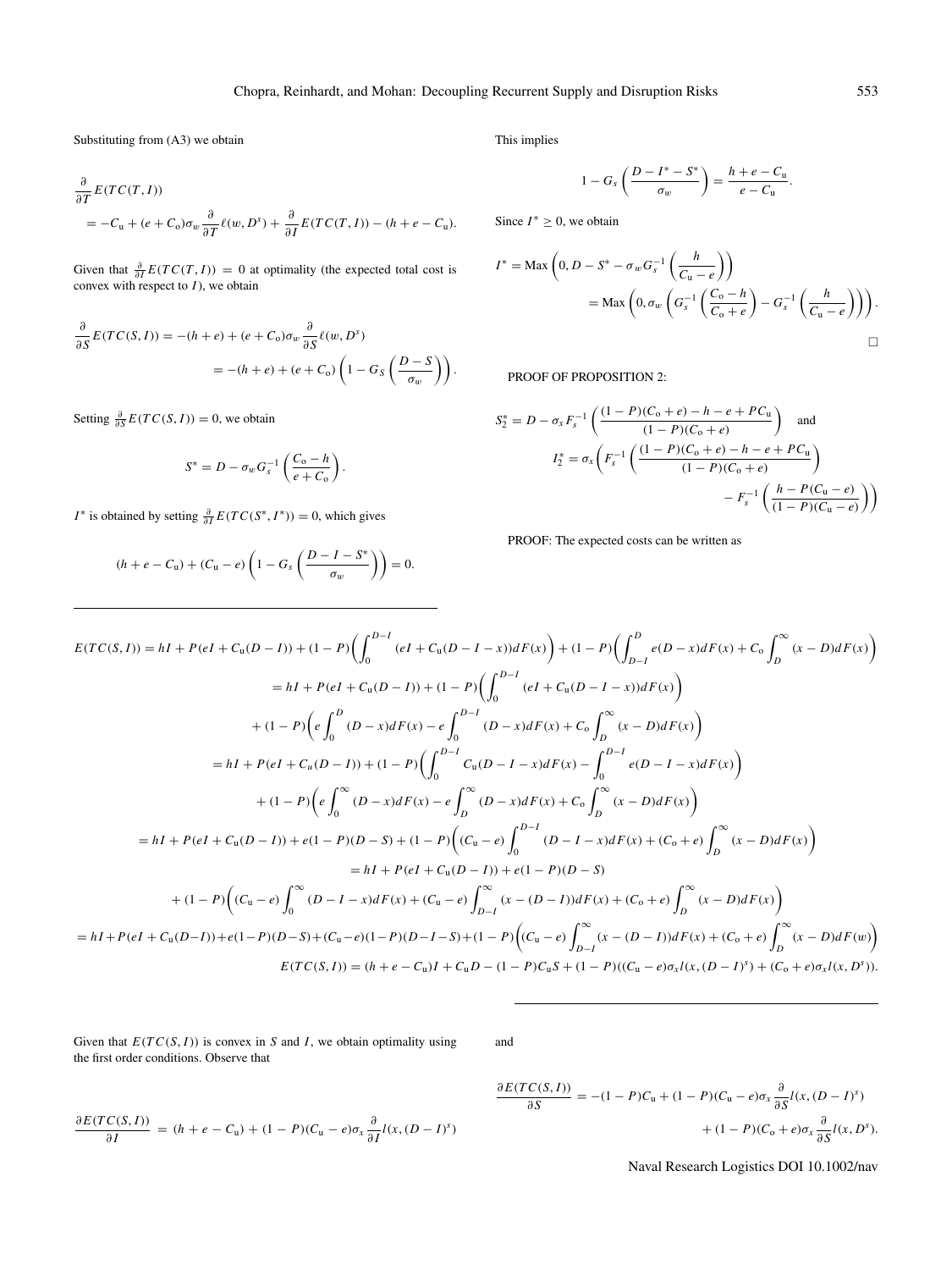Given that

$$
\frac{\partial}{\partial I}l(x,(D-I)^s) = \frac{\partial}{\partial T}l(x,(D-I)^s),
$$

we have

$$
\frac{\partial E(TC(S, I))}{\partial T} = -(1 - P)C_{\mathbf{u}} + \frac{\partial E(TC(S, I))}{\partial I} - (h + e - C_{\mathbf{u}}) + (1 - P)(C_{\mathbf{0}} + e)\sigma_x \frac{\partial}{\partial T}l(x, D^s).
$$

Using the fact that  $\frac{\partial E(TC(S,I))}{\partial I} = 0$  at optimality, we have

$$
\frac{\partial E(TC(S,I))}{\partial T} = -(1-P)C_{\rm u}-(h+e-C_{\rm u})+(1-P)(C_{\rm o}+e)\sigma_x\frac{\partial}{\partial T}l(x,D^s).
$$

Using the fact that  $\frac{\partial}{\partial T}\ell(x, D^s) = \frac{1}{\sigma_x}(1 - F_s(\frac{D-S}{\sigma_x}))$  and setting  $\frac{\partial E(TC(S,I))}{\partial T}$ to be 0, we obtain

$$
(1 - P)(C_0 + e) \left(1 - F_s \left(\frac{D - S_2^*}{\sigma_x}\right)\right) = h + e - PC_0.
$$

Thus,

$$
S_2^* = D - \sigma_x F_s^{-1} \left( \frac{(1 - P)(C_0 + e) - h - e + PC_u}{(1 - P)(C_0 + e)} \right).
$$

 $I_2^*$  is obtained by setting  $\frac{\partial}{\partial I} E(T C(S_2^*, I_2^*)) = 0$ , which gives

$$
(h + e - C_u) + (1 - P)(C_u - e)\sigma_x \frac{\partial}{\partial I} l(x, (D - I)^s) = 0
$$

Substituting

$$
\frac{\partial}{\partial I}l(x,(D-I)^s) = \frac{1}{\sigma_x}\left(1 - F_s\left(\frac{D-S-I}{\sigma_x}\right)\right)
$$

we obtain

$$
h - P(C_{u} - e) = (1 - P)(C_{u} - e)F_{s} \left( \frac{D - S_{2}^{*} - I_{2}^{*}}{\sigma_{x}} \right)
$$

Thus

$$
I_2^* = D - S_2^* - \sigma_x F_s^{-1} \left( \frac{h - P(C_u - e)}{(1 - P)(C_u - e)} \right).
$$

Naval Research Logistics DOI 10.1002/nav

Substituting for  $D - S_2^*$ , we obtain

$$
I_2^* = \sigma_x F_s^{-1} \left( \frac{(1 - P)(C_0 + e) - h - e + PC_u}{(1 - P)(C_0 + e)} \right)
$$

$$
- \sigma_x F_s^{-1} \left( \frac{h - P(C_0 - e)}{(1 - P)(C_0 - e)} \right)
$$

Given that  $I_2^*$  must be non-negative, the result follows.

### **REFERENCES**

- [1] R. Anupindi and R. Akella, Diversification under supply uncertainty, Manage Sci 39 (1993), 944–963.
- [2] E. Bulinskaya, Some results concerning optimum inventory policies, Theory Appl Probab Appl 9 (1964), 389–403.
- [3] P. Chapman, M. Christopher, U. Jüttner, H. Peck, and R. Wilding, Identifying and managing supply-chain vulnerability, Logistics Transport Focus 4 (2002), 59–64.
- [4] M. Christopher and H. Lee, Mitigating supply chain risk through improved confidence, Int J Phys Distribution Logistics Manage 34 (2004), 388–396.
- [5] S. Chopra and M. Sodhi, Managing risk to avoid supply-chain breakdown, MIT Sloan Manage Rev 46 (2004), 53–61.
- [6] M. Dada, N.C. Petruzzi, and L.B. Schwarz, A newsvendor model with unreliable suppliers working paper, University of Illinois, Champaign, IL, 2003.
- [7] R. Gaonkar and N. Viswanadham, A conceptual and analytical framework for the management of risk in supply chains, IEEE Trans Automation Syst Eng, submitted.
- [8] Y. Gerchak and M. Parlar, Yield randomness, cost tradeoffs, and diversification in the EOQ Model, Naval Res Logistics 37 (1990), 341–354.
- [9] H. Gurnani and M. Shi, A bargaining model for a first-time interaction under asymmetric beliefs of supply reliability, Manage Sci 52 (2006), 865–880.
- [10] P.R. Kleindorfer and G.H. Saad, Managing disruption risks in supply chains, Prod Oper Manage 14 (2005), 53–68.
- [11] I.I. Mitroff and M.C. Alpasan, Preparing for evil, Harvard Business Rev 81 (2003), 109–115.
- [12] K. Moinzadeh and S. Nahmias, A continuous review inventory model for an inventory system with two supply modes, Manage Sci 34 (1988), 761–773.
- [13] New York Times, Flu vaccine policy becomes issue for Bush, New York Times, October 20, 2004.
- [14] M. Parlar, Continuous-review inventory problem with random supply interruptions, Eur J Oper Res 99 (1997), 366–385.
- [15] M. Parlar and D. Perry, Analysis of a  $(Q, r, T)$  inventory policy with deterministic and random yields when future supply is uncertain, Eur J Oper Res 84 (1995), 431–443.
- [16] M. Parlar and D. Wang, Diversification under yield randomness in inventory models, Eur J Oper Res 66 (1993), 52–64.
- [17] X. Qi, J.F. Bard, and G. Yu, Supply chain coordination with demand disruptions, Omega 32 (2004), 301–312.
- [18] R.V. Ramasesh, J.K. Ord, J.C. Hayya, and A. Pan, Sole versus dual sourcing in stochastic lead-time (s, Q) inventory models, Manage Sci 37 (1991), 428–443.
- [19] Y. Sheffi, Supply chain management under the threat of international terrorism, Int J Logistics Manage 12 (2001), 1–11.